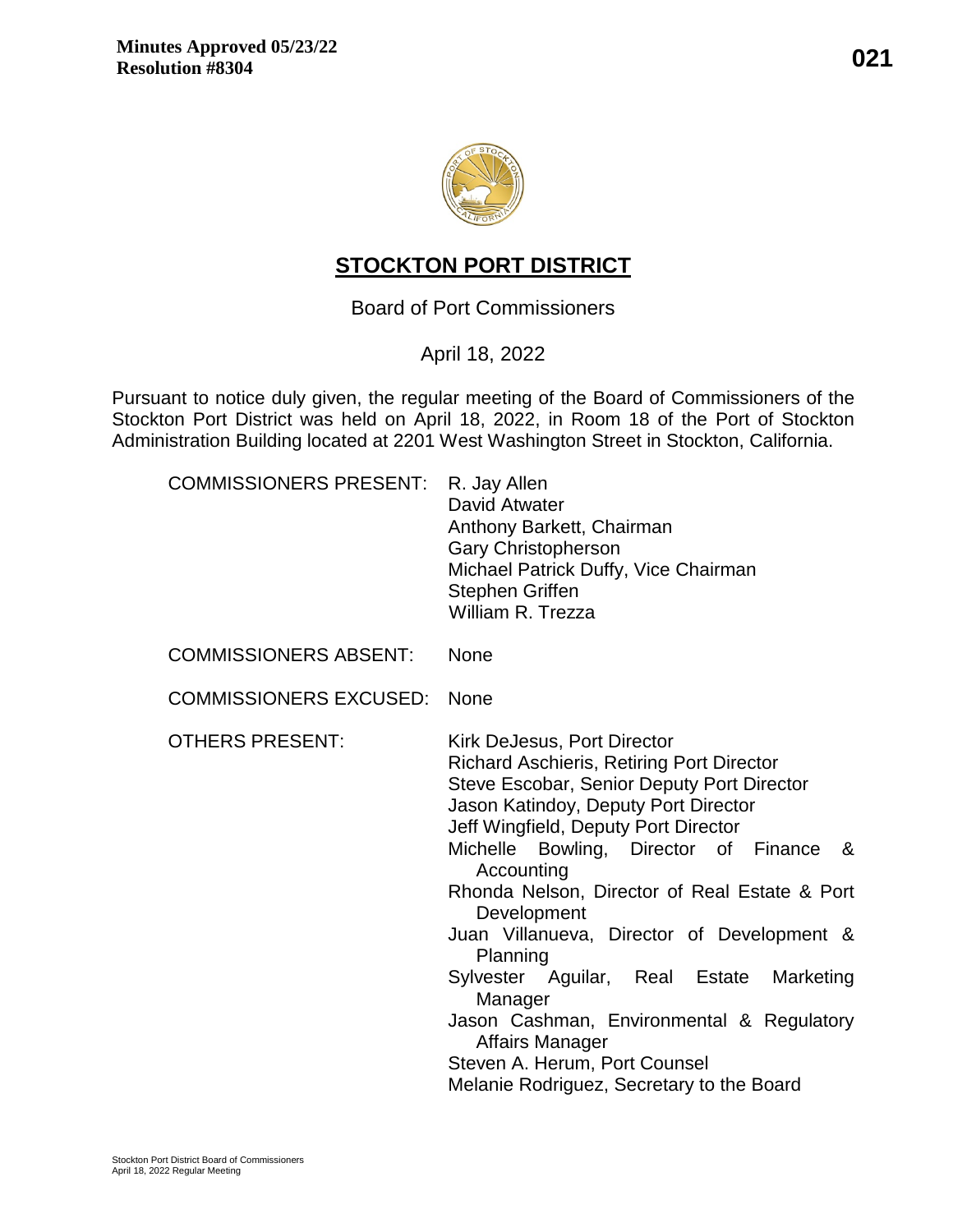A quorum being present, the meeting was called to order by Chairman Anthony Barkett at 3:32 p.m. Chairman Barkett presided and Melanie Rodriguez, Secretary to the Board, acted as Secretary for the meeting.

### CONSENT CALENDAR

In compliance with Port Policy Statement #003, the Consent Calendar items of business, having been provided to each member of the Board prior to this meeting, the Commissioners present acted upon Consent Calendar items of business under one vote.

Mary Elizabeth with the Delta-Sierra Group submitted emailed comments that were read by Chairman Barkett and submitted to the Commission.

Vice Chairman Duffy moved, to adopt the following resolutions:

### MINUTES OF MARCH 21, 2022 MEETING

Resolution #8299: RESOLVED, that the minutes of the REGULAR meeting of the Board of Commissioners of the Stockton Port District held on the 21st day of March 2022, as the same are endorsed on Page No. 015 to Page No. 020, inclusive, of Minutes Book No. 64, be and they are hereby approved.

CONSIDERATION AND POSSIBLE APPROVAL FOR THE PORT DIRECTOR TO APPROVE AN AMENDMENT TO THE MASTER PROFESSIONAL SERVICES CONTRACT FOR SCOPE AND COST INCREASE FOR HCS ENGINEERING, INC. FOR BUILDING 315 FYFFE AVENUE REHABILITATION ENGINEERING AND DESIGN SERVICES FOR AN AMOUNT NOT-TO-EXCEED \$101,200

Resolution #8300: RESOLVED, by the Board of Commissioners of the Stockton Port District that the Port Director is hereby authorized, empowered and directed to amend the Master Professional Services Contract for Building 315 Fyffe Avenue Rehabilitation Services to HCS Engineering, Inc. for an amount not-to-exceed \$101,200.00 (One Hundred One Thousand Two Hundred and 00/100 Dollars); and

> RESOLVED FURTHER, that the Port Director is authorized, empowered and directed to ensure that the provisions of this resolution are appropriately effected.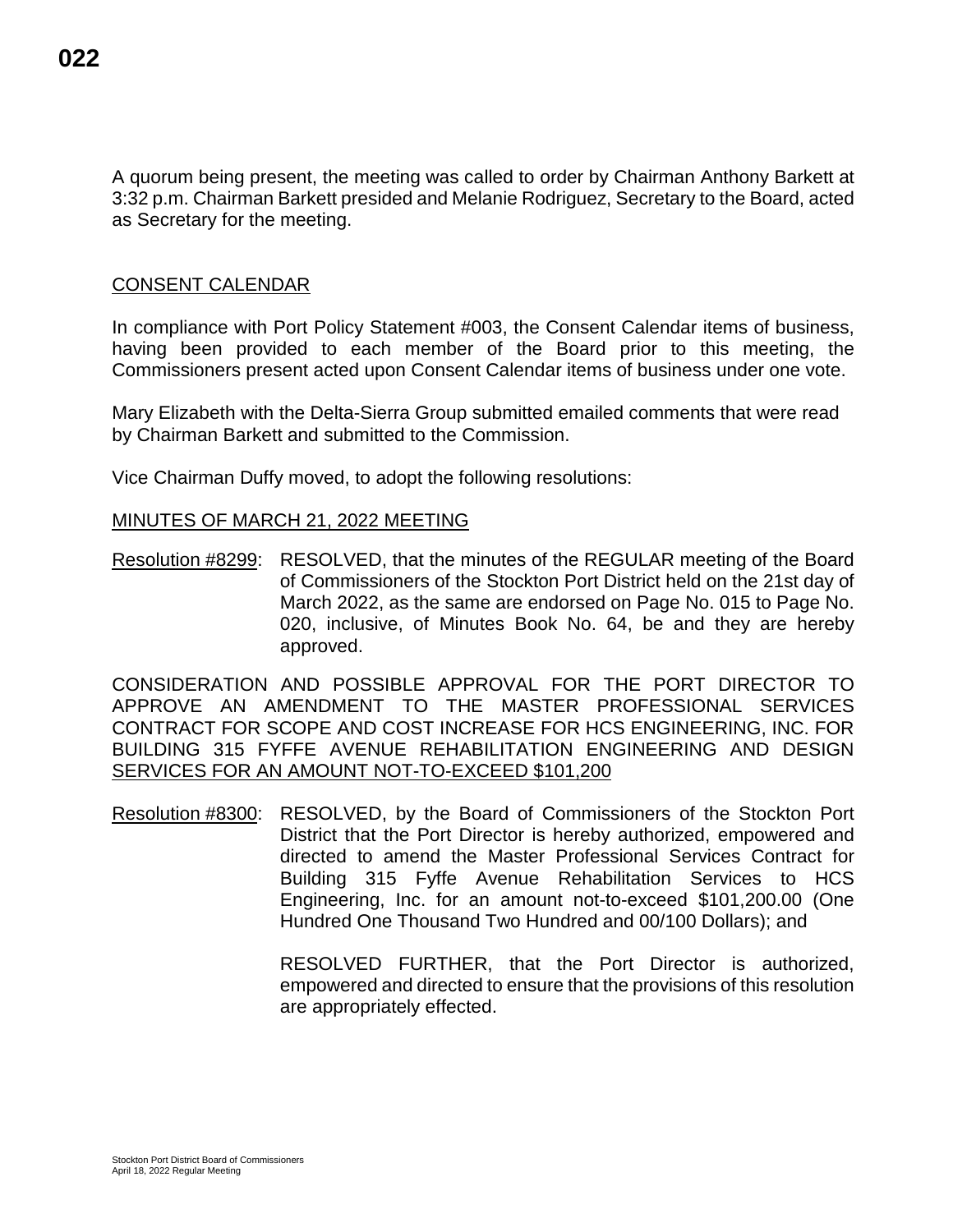CONSIDERATION AND POSSIBLE APPROVAL FOR THE PORT DIRECTOR TO PURCHASE A JET DOCK FROM JET DOCK SYSTEMS, INC., UTILIZING GSA PRICING FOR AN AMOUNT NOT-TO-EXCEED \$191,728.97

Resolution #8301: RESOLVED, by the Board of Commissioners of the Stockton Port District that the Port Director is hereby authorized, empowered and directed to purchase a Jet Dock Floating Dock System from Jet Dock Stockton utilizing GSA pricing in the amount of \$191,728.97 (One Hundred Ninety-One Thousand Seven Hundred Twenty-Eight and 97/100 Dollars); and

> RESOLVED FURTHER, that the Port Director is authorized, empowered and directed to ensure that the provisions of this resolution are appropriately effected.

Resolutions #8299, #8300, and #8301 were passed by the following vote:

| <b>COMMISSIONERS IN FAVOR:</b>   | Allen, Atwater, Barkett, Christopherson,<br>Duffy, Griffen, Trezza |
|----------------------------------|--------------------------------------------------------------------|
| <b>COMMISSIONERS AGAINST:</b>    | <b>None</b>                                                        |
| <b>COMMISSIONERS ABSTAINING:</b> | <b>None</b>                                                        |
| <b>COMMISSIONERS ABSENT:</b>     | <b>None</b>                                                        |
| <b>COMMISSIONERS EXCUSED:</b>    | None                                                               |

### CONSIDERATION OF ITEMS REMOVED FROM THE CONSENT CALENDAR

Chairman Barkett acknowledged there were no items removed from the Consent Calendar.

CONSIDERATION AND POSSIBLE APPROVAL FOR THE PORT DIRECTOR TO AWARD A MASTER PROFESSIONAL SERVICES AGREEMENT TO HDR ENGINEERING, INC. FOR FINAL DESIGN OF THE RAIL BRIDGE AND IMPROVEMENTS PROJECT FOR AN AMOUNT NOT-TO-EXCEED \$6,185,096

Development and Planning Director Villanueva provided an executive summary on this agenda item. The staff report was provided to each member of the Board prior to the meeting and was also available as a link on the Agenda posted on the Port's website.

Chairman Barkett acknowledged that there were no requests to address the Commission.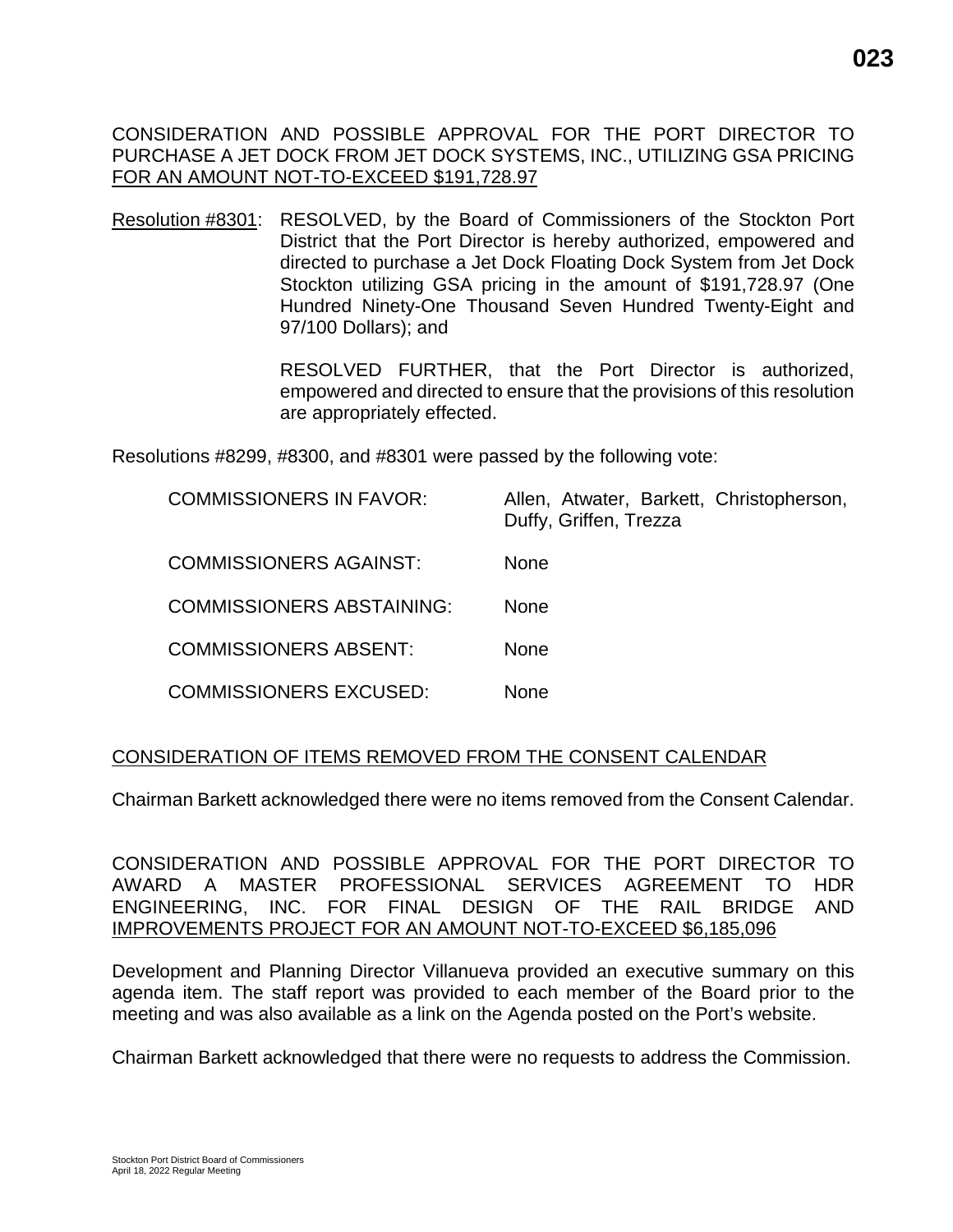Commissioner Christopherson moved, to adopt the following resolution:

Resolution #8302: RESOLVED, by the Board of Commissioners of the Stockton Port District that the Port Director is hereby authorized, empowered and directed to award a Master Professional Services Agreement (MPSA) for the Final Design for the Rail Bridge and Improvements Project to HDR Engineering for an amount not-to-exceed \$6,185,096.00 (Six Million One Hundred Eighty-Five Thousand Ninety-Six and 00/100 Dollars); and

> RESOLVED FURTHER, that the Port Director is authorized, empowered and directed to ensure that the provisions of this resolution are appropriately effected.

Resolution #8302 was passed by the following vote:

| <b>COMMISSIONERS IN FAVOR:</b>   | Allen, Atwater, Barkett, Christopherson,<br>Duffy, Griffen, Trezza |
|----------------------------------|--------------------------------------------------------------------|
| <b>COMMISSIONERS AGAINST:</b>    | <b>None</b>                                                        |
| <b>COMMISSIONERS ABSTAINING:</b> | <b>None</b>                                                        |
| <b>COMMISSIONERS ABSENT:</b>     | <b>None</b>                                                        |
| <b>COMMISSIONERS EXCUSED:</b>    | None                                                               |

# COMMITTEE REPORTS

Chairman Barkett acknowledged that there were no Committee Reports.

# PORT DIRECTOR'S COMMENTS

Port Director DeJesus provided an executive summary of recent Port activities.

- March 31, 2022 year-to-date shipping reflects 84 ships. Shipping activity for the same period in 2021 reported 70 ships. March 31, 2022 year-to-date tonnage totaled 1,189,066 metric tons. Tonnage for the same period in 2021 totaled 1,168,186 metric tons.
- Due to the Supply Chain Crisis, the Port has received increased interest from legislators and public agencies to see the Port's operations and to discuss funding and partnership opportunities.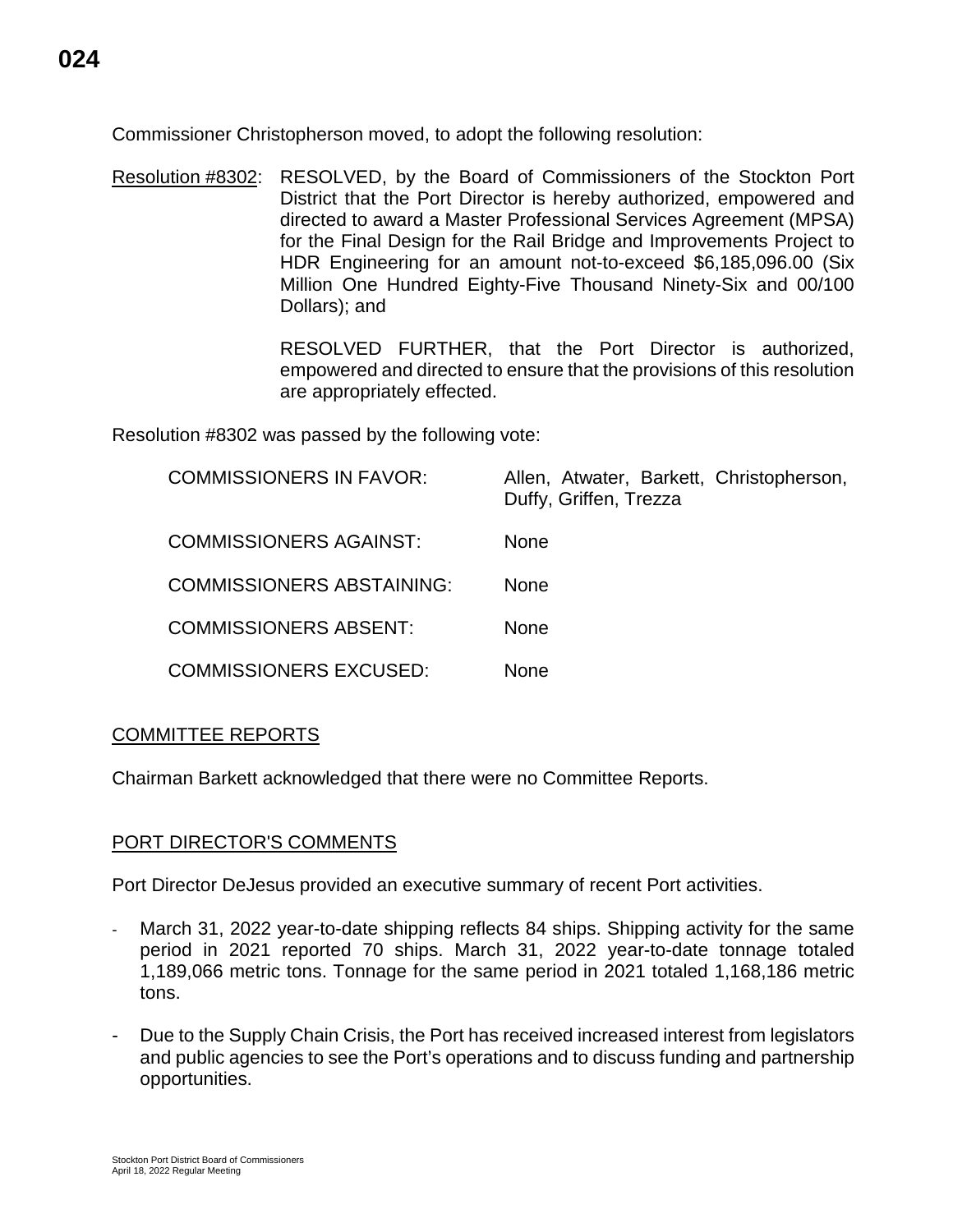- The next Port Outreach Committee meeting is scheduled for Wednesday, April 20, 2022, at 4:00 p.m.
- Retiring Port Director Richard Aschieris formally thanked the Commission for the marvelous opportunity to be the Port Director for over twenty years. He shared that it has been a wonderful and remarkable experience and that much has been accomplished. He also thanked the Port staff for the remarkable job that they do.
- Port Director DeJesus thanked Retiring Port Director Aschieris for everything that he left and for the great staff that he gets to work with.

### COMMISSION COMMENTS

Chairman Barkett on behalf of the Commission thanked Retiring Port Director Aschieris for his 20 plus years as the Port Director.

Commissioner Christopherson thanked Retiring Port Director Aschieris for his loyal service to the Port for over 20 years. He also shared that during the 22 years that Retiring Port Director Aschieris was leading the Port, there has been steady growth and improvement. The Port is well positioned to prosper in the future with superb staff, well-improved infrastructure and well-improved community involvement and support.

Commissioner Allen seconded Commissioner Christopherson's thoughts and shared that Retiring Port Director Aschieris was a great face for the Port to the community and the legislators.

Commissioner Griffen shared that Retiring Port Director Aschieris did a fantastic job as the Port Director.

Commissioner Trezza shared that he was thrilled to be able to work with Retiring Port Director Aschieris as a Commissioner.

Commissioner Griffen and the Commission welcomed newly appointed Commissioner David Atwater to the Commission.

Commissioner Atwater shared that he is excited to be part of the center of commerce in San Joaquin County.

#### PUBLIC COMMENTS ON NON-AGENDA ITEMS

Mary Elizabeth with the Delta-Sierra Group submitted emailed comments that were read by Chairman Barkett and submitted to the Commission.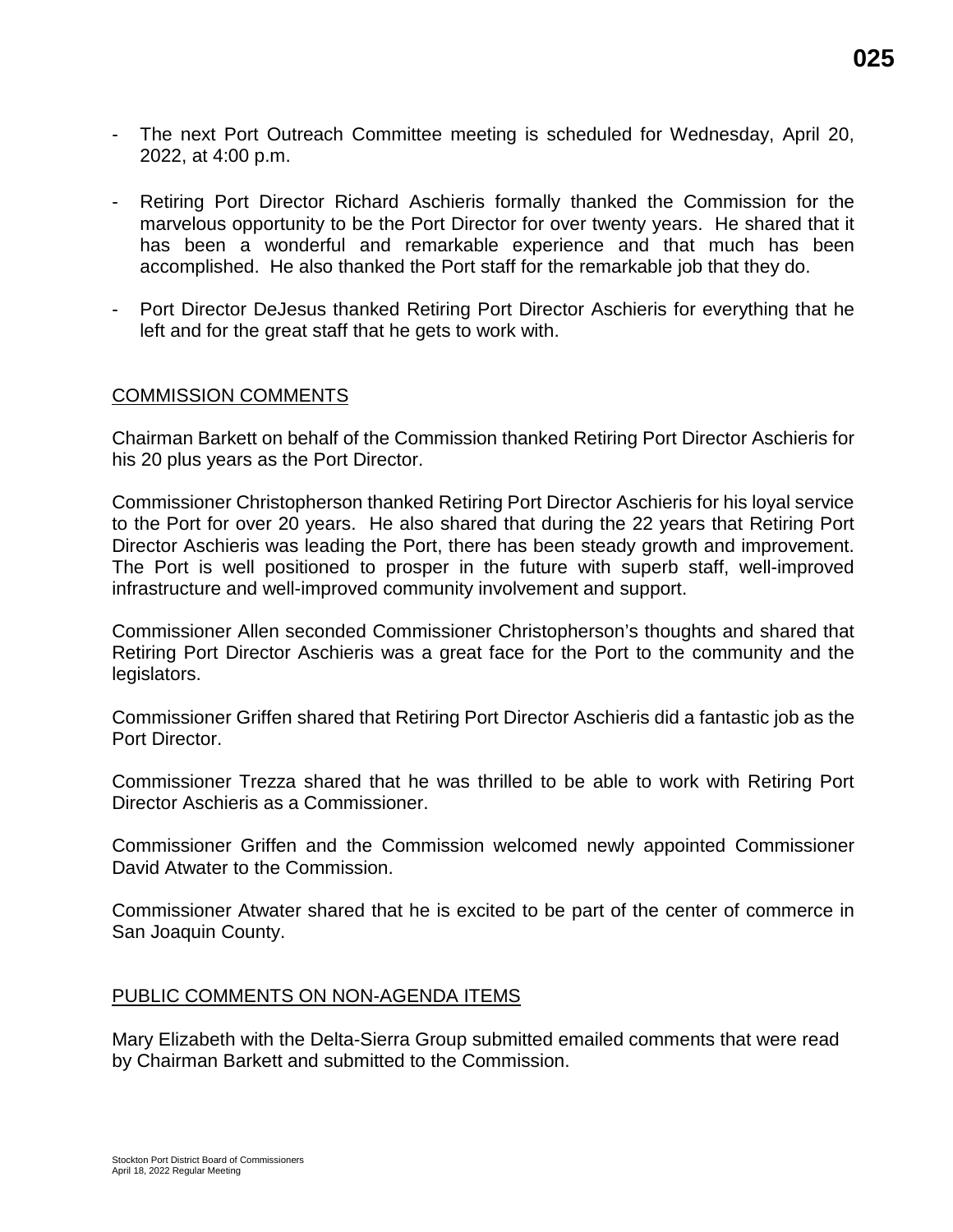### CLOSED SESSIONS:

- A. PURSUANT TO GOVERNMENT CODE §54956.8 REAL PROPERTY TRANSACTION: RECEIVE REPORTS FROM, GIVE INSTRUCTIONS TO & CONFER WITH PORT NEGOTIATOR KIRK DEJESUS REGARDING POTENTIAL REAL PROPERTY TRANSACTION RELATIVE TO 809-C SNEDEKER AVENUE, STOCKTON, CA
- B. PURSUANT TO GOVERNMENT CODE §54956.8 REAL PROPERTY TRANSACTION: RECEIVE REPORTS FROM, GIVE INSTRUCTIONS TO & CONFER WITH PORT NEGOTIATOR KIRK DEJESUS REGARDING POTENTIAL REAL PROPERTY TRANSACTION RELATIVE TO 320 MCCLOY AVENUE, STOCKTON, CA
- C. PURSUANT TO GOVERNMENT CODE §54956.8 REAL PROPERTY TRANSACTION: RECEIVE REPORTS FROM, GIVE INSTRUCTIONS TO & CONFER WITH PORT NEGOTIATOR KIRK DEJESUS REGARDING POTENTIAL REAL PROPERTY TRANSACTION RELATIVE TO 818 MCCLOY AVENUE, STOCKTON, CA
- D. PURSUANT TO GOVERNMENT CODE §54957.6 DISCUSSION OF PERSONNEL MATTER: ANNUAL PERFORMANCE REVIEW OF THE PORT DIRECTOR

At 4:02 p.m. Chairman Barkett announced that, in accordance with the Ralph M. Brown Act, an executive session would be conducted by the Board of Commissioners pursuant to Government Code §54956.8 and §54957.6. The general public and other Port staff was excused from the meeting, and the closed sessions commenced at 4:03 p.m. Port Director DeJesus, Senior Deputy Port Director Escobar, Deputy Port Director Katindoy, Deputy Port Director Wingfield, Director of Finance and Accounting Bowling, Director of Real Estate & Port Development Nelson, Environmental and Regulatory Affairs Manager Cashman, Real Estate Marketing Manager Aguilar and Port Counsel Herum remained for a portion of the executive sessions.

Commissioner Atwater recused himself from discussion and participation of Closed Session (C) Pursuant to Government Code §54956.8 Real Property Transaction: Receive Reports From, Give Instructions To and Confer with Port Negotiator Kirk Dejesus Regarding Potential Real Property Transaction Relative To 818 McCloy Avenue, Stockton, California.

At 5:51 p.m., Chairman Barkett re-opened the meeting in public session. He reported that the Port Commission took no formal, reportable action during the closed sessions.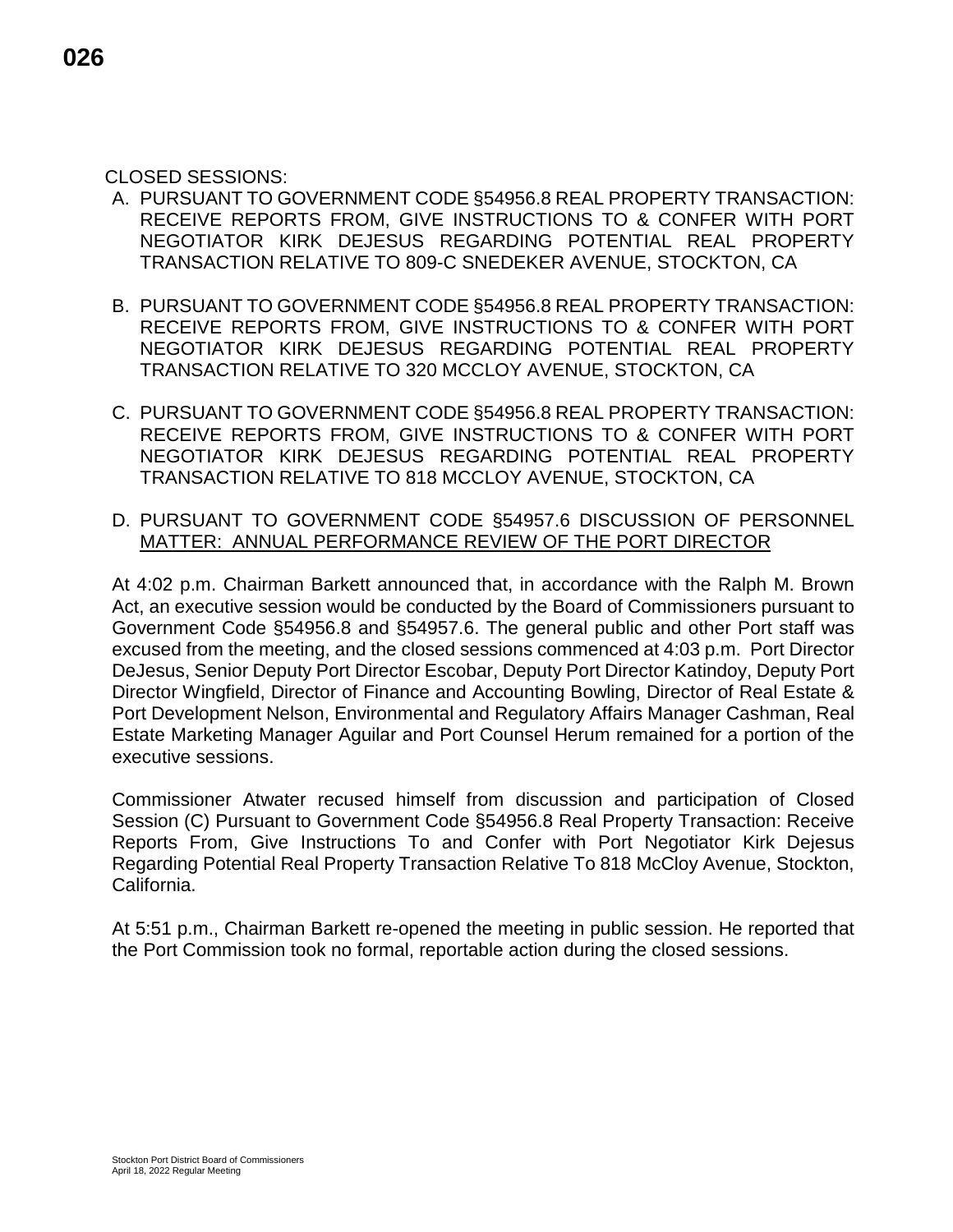### CONSIDERATION AND POSSIBLE APPROVAL OF A LEASE ASSIGNMENT REQUEST FROM AMERICAN BIODIESEL (DBA COMMUNITY FUELS) LOCATED AT 809-C SNEDEKER AVENUE, STOCKTON, CA

Senior Deputy Port Director Escobar provided an executive summary on this agenda item. The staff report was provided to each member of the Board prior to the meeting and was also available as a link on the Agenda posted on the Port's website.

Chairman Barkett acknowledged that there were no requests to address the Commission.

Commissioner Allen moved, to adopt the following resolution:

Resolution #8303: RESOLVED, that the Board of Commissioners of the Stockton Port District hereby grants approval of its consent to assign lease interest from American Biodiesel, Inc. dba Community Fuels to Canary Renewables Corporation, for 40,000 square feet of warehouse space at 809-C Snedeker Avenue and 5.17 acres west of 809-C Snedeker Avenue on the West Complex; and

> RESOLVED FURTHER, that the terms of the Consent to Assign Lease Interest agreement shall be subject to the covenants and conditions as set forth in said document, a copy of which is on file at the Stockton Port District; and

> RESOLVED FURTHER, that the Port Director is authorized, empowered and directed to ensure that the provisions of this resolution are appropriately effected.

Resolution #8303 was passed by the following vote:

| <b>COMMISSIONERS IN FAVOR:</b>   | Allen, Atwater, Barkett, Christopherson,<br>Duffy, Griffen, Trezza |
|----------------------------------|--------------------------------------------------------------------|
| <b>COMMISSIONERS AGAINST:</b>    | <b>None</b>                                                        |
| <b>COMMISSIONERS ABSTAINING:</b> | <b>None</b>                                                        |
| <b>COMMISSIONERS ABSENT:</b>     | <b>None</b>                                                        |
| <b>COMMISSIONERS EXCUSED:</b>    | <b>None</b>                                                        |